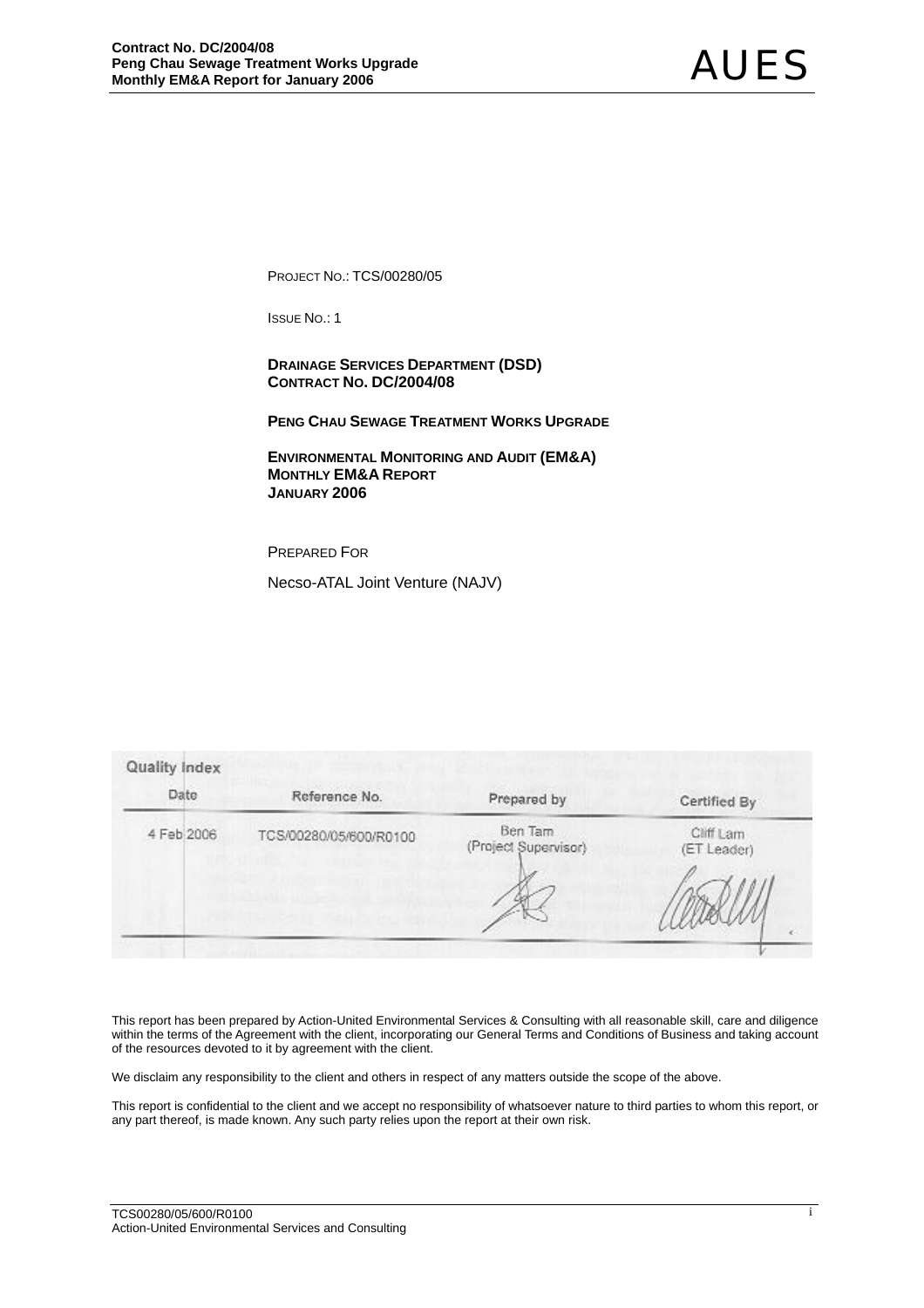

## **BMT Asia Pacific Limited**

10 February 2006 Our Ref: 8261/0171

By Post/email

CDM International Inc.. 4305-12 Metroplaza Tower 1. 223 Hing Fong Road, Kwai Fong, . Hong Kong

For the attention of Mr. Alfred Cheung/Mr. Stephen Ng

Dear Sirs.

#### RE: EM&A MONTHLY REPORT - JANUARY 2006 Contract No. DC/2004/08 Upgrading of Peng Chau Sewage **Treatment Works**

With reference to the final version of hard copy of the EM&A monthly report for<br>January 2006 faxed by ET on 10<sup>th</sup> February 2006 (ET's ref.: TCS/00280/05/600/R0100 Issue 1), we have no critical comments on the mentioned report.

Thank you for your kind attention and should you require any further information, please do not hesitate to contact the undersigned at 2241 9807.

Yours sincerely

Antony Wong c

Project Independent Environmental Checker RBR/anw

cc. AUES

Necso-ATAL JV - Ir. William Chan/Ir. Mingo Li (by fax: email) - Mr. Cliff Lam (by email)

**BMT Asia Poolfie Limbyd** 15th Piper Chun Wo Commercial Control 23-29 Wing We Simult

**通科商国有限公司** ※ 2011年1月8月1日<br>整治 定公 開き合理中学者<br>変非 心中東病院院

TV/RD2 (862) 2815 2221 Feor(第真: (852) 2815 3377<br>Ernat/電源: post@phissis.com.hk Wob/@bL: www.bintasia.com.hic

J/8361 - IEC for Pong Chau STW/Corff, 171 AW/K doc

图 公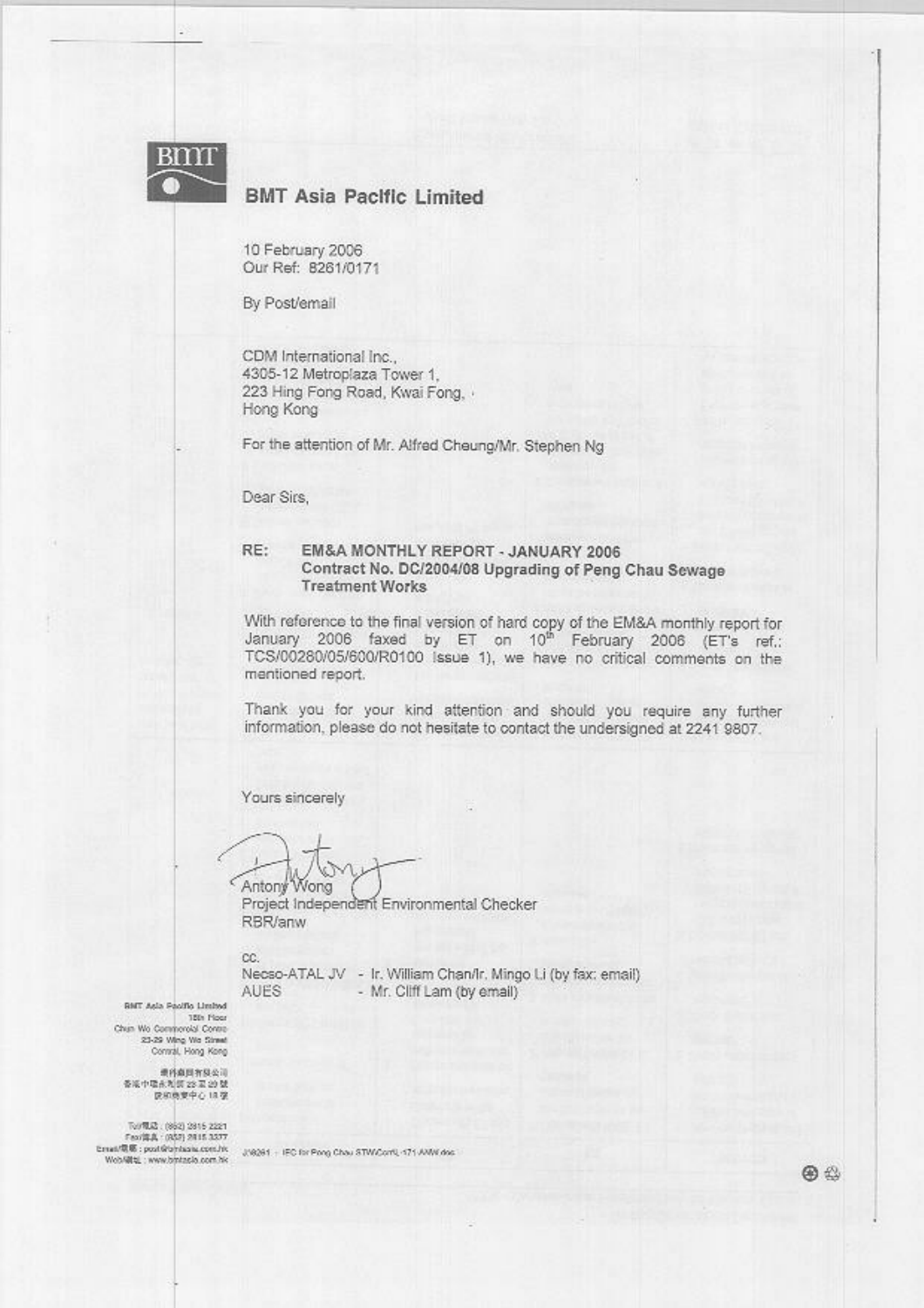# **TABLE OF CONTENTS**

| 1.0  | Introduction                                          |    |
|------|-------------------------------------------------------|----|
| 2.0  | <b>Project Organisation and Construction Progress</b> | 2  |
| 3.0  | <b>Summary of Monitoring Requirements</b>             | 3  |
| 4.0  | <b>Impact Monitoring Methodology</b>                  | 5  |
| 5.0  | <b>Impact Monitoring Results</b>                      | 9  |
| 6.0  | Waste Management                                      | 10 |
| 7.0  | Site Inspection                                       | 11 |
| 8.0  | <b>Environmental Complaint and Non-Compliance</b>     | 12 |
| 9.0  | Implementation Status Of Mitigation Measures          | 12 |
| 10.0 | Impact Forecast                                       | 13 |
| 11.0 | Conclusions                                           | 14 |

### **List of Tables**

- Table 2-1 Major Construction Activities in this Reporting Month
- Table 2-2 Summary of Valid Environmental Approval Documents
- Table 3-1 Summary of EM&A Requirements
- Table 3-2 Action and Limit Levels for Air Quality
- Table 3-3 Action and Limit Levels for Noise
- Table 3-4 Action and Limit Levels for Marine Water Quality
- Table 4-1 Locations of Air Quality and Noise Monitoring Stations
- Table 4-2 Locations of Marine Water Monitoring Stations
- Table 4-3 Monitoring Equipment Used in EM&A Program
- Table 4-4 Analytical Methods Applied to Marine Water Quality Samples
- Table 5-1 Summary of 24-Hr and 1-Hr TSP Monitoring Results
- Table 5-2 Summary of Noise Monitoring Results
- Table 5-3 Summary of Exceedances for Marine Water Monitoring Results
- Table 6-1 Summary of Quantities for Waste Disposal
- Table 6-2 Summary of Quantities for Recycling Materials
- Table 8-1 Statistical Summary of Environmental Complaints

### **List of Appendices**

- Appendix A Project Site Layout
- Appendix B Environmental Organisation Structure
- Appendix C Locations of Monitoring Stations
- Appendix D Equipment Calibration Certificates
- Appendix E Impact Monitoring Schedule
- Appendix F Graphical Plots of Air Quality and Noise Monitoring Results
- Appendix G Meteorological Data
- Appendix H Marine Water Quality Results
- Appendix I Graphical Plots of Marine Water Quality
- Appendix J Three-Month Rolling Program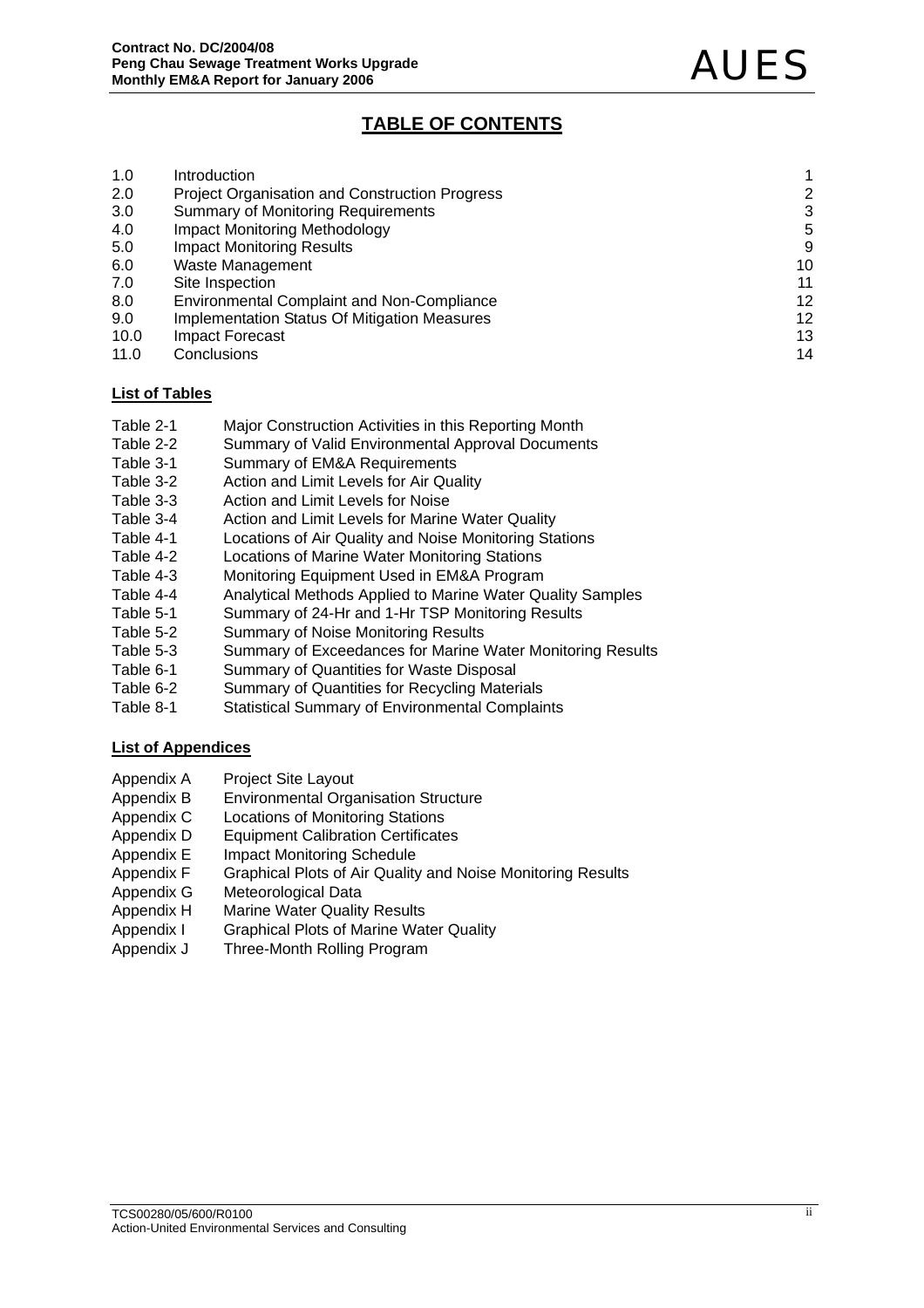### **Executive Summary**

Necso-ATAL Joint Venture (NAJV) has been awarded the DSD Contract DC/2004/08 (Project) for the Peng Chau Sewage Treatment Works Upgrade in May 2005. The Project requires an Environmental Monitoring & Audit (EM&A) program to be implemented by an Environmental Team (ET) throughout the contract period in compliance with the requirements as stated in the project Environmental Permit (EP-203/2004) and the Project EM&A manual.

Action-United Environmental Services and Consulting (AUES) has been commissioned by NAJV to be an independent environmental team (ET) to implement the EM&A program in compliance with the EP and the project EM&A Manual.

This report presents the results of the project EM&A program for the reporting month **January 2006**  during the period from 26 December 2005 to 25 January 2006.

### **EM&A Activities in this Reporting Month**

A summary of the monitoring activities in this reporting month is listed below:

- 1-Hr TSP Monitoring 18 Events
- 24-Hr TSP Monitoring 6 Events
- Noise Monitoring **6** Events
- Water Quality Monitoring 12 Monitoring Days
- Site Inspection Audit 4 Times

### **Air Quality**

Three limit-level exceedances for 1-Hr TSP monitoring were recorded on 28 Dec 2005. No dust source from the project area was observed at the time of monitoring. The ambient air quality on that day was generally poor and monitoring exceedances were recorded in other HK areas. The ET considered that the exceedances are not likely to be due to the project.

No exceedance in 24-Hr TSP measurements was recorded in this reporting month.

#### **Construction Noise**

No exceedance in construction noise measurements was recorded and no noise complaint was received in this reporting month.

#### **Water Quality**

No exceedance was recorded at the impaction Stations W1 & W2 in this reporting month.

#### **Summary of Monitoring Exceedances**

A summary of monitoring exceedances for air, noise and water quality monitoring is presented below:

| <b>Env. Quality</b>  | <b>Parameters</b>       | <b>Compliance %</b> | <b>Investigation &amp; Corrective Actions</b> |
|----------------------|-------------------------|---------------------|-----------------------------------------------|
| <b>Air Quality</b>   | 1-hour TSP              | 100                 | Non Project-Related Exceedances               |
|                      | 24-hour TSP             | 100                 | Not Required for 100% Compliance              |
| <b>Noise</b>         | Leq (30min) Daytime     | 100                 | Not Required for 100% Compliance              |
|                      | <b>Suspended Solids</b> | 100                 | Not Required for 100% Compliance              |
|                      | Turbidity               | 100                 | Not Required for 100% Compliance              |
| <b>Water Quality</b> | Dissolved Oxygen        | 100                 | Not Required for 100% Compliance              |
|                      | Ammonia                 | 100                 | Not Required for 100% Compliance              |
|                      | TIN                     | 100                 | Not Required for 100% Compliance              |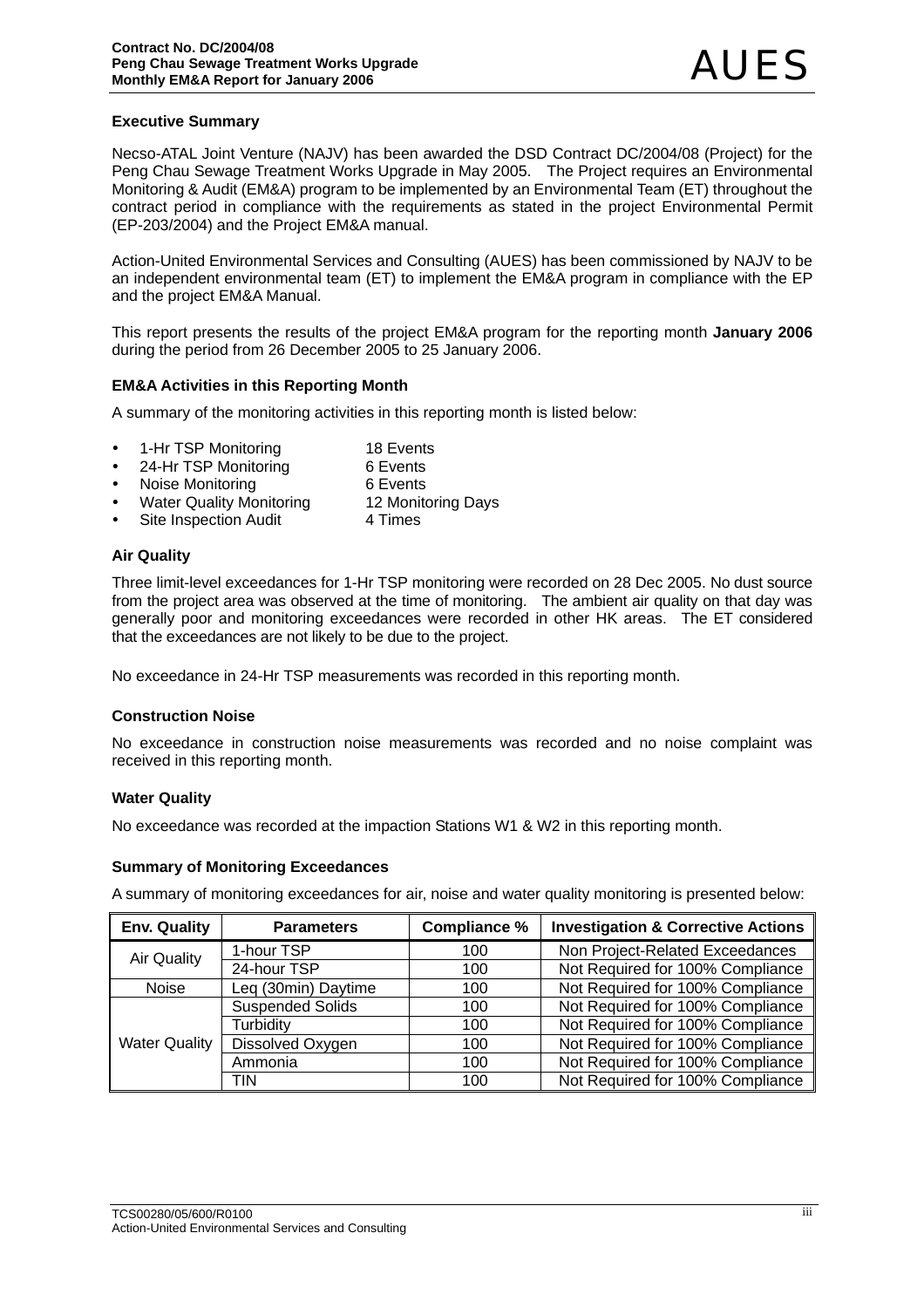### **Environmental Complaints**

No environmental complaint was received in this reporting month.

### **Environmental Summon**

No environmental summon was received in this reporting month.

#### **Future Key Issues**

With the prevailing drying and windy seasons, dust generation arising from the construction activities may pose a potential environmental impact in the local community. The contractor is reminded to properly implement the required environmental mitigation measures as per the Implementation Schedule in the EM&A manual to ensure no significant adverse environmental impact arises from the construction work.

NAJV has been demonstrating sound environmental performance in running this project and has been awarded "The Best Construction Site Housekeeping Award" for the year of 2005.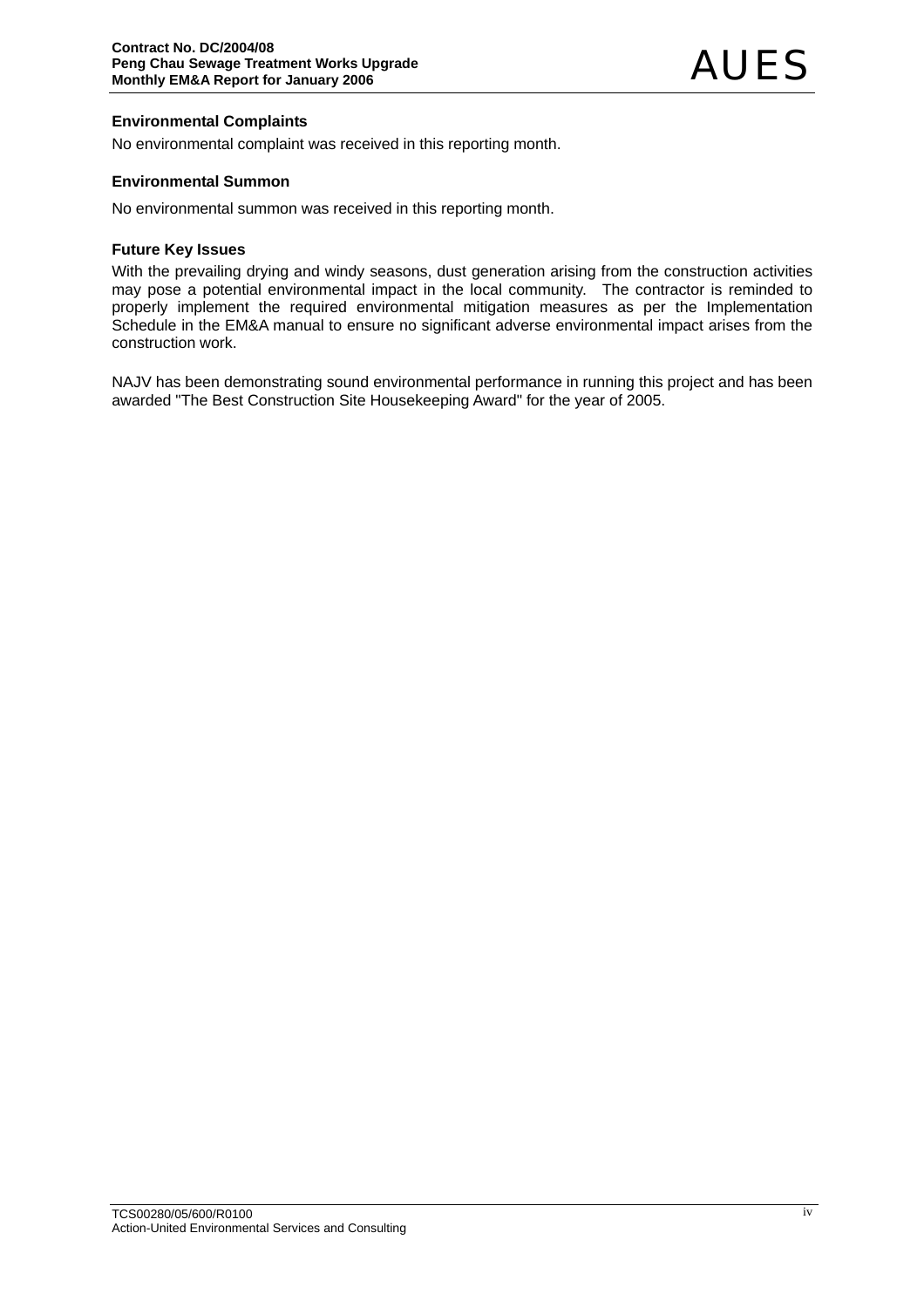### **1.0 INTRODUCTION**

- 1.01 Necso-ATAL Joint Venture (NAJV) has been awarded the DSD Contract DC/2004/08 (Project) for the upgrading of Peng Chau Sewage Treatment Works in May 2005. The Project requires an Environmental Monitoring & Audit (EM&A) program to be implemented by an Environmental Team (ET) throughout the contract period in compliance with the requirements as stated in the project Environmental Permit (EP-203/2004) and the project EM&A manual. The location of the project site is presented in *Appendix A*.
- 1.02 The works to be executed under the Project mainly comprise the following:
	- Upgrade and reconstruct the existing Peng Chau Sewage Treatment Works (STW):
	- Construct an emergency overflow, storm tanks and submarine outfall:
	- Provide de-odourization facilities and associated sludge treatment facilities, and extend inlet pumping mains and construct an equalization tank;
	- Demolish the existing treatment facilities;
	- Construct sludge drying bed; and
	- Construct remaining works.
- 1.03 Action-United Environmental Services and Consulting (AUES) has been commissioned by NAJV to be the independent environmental team (ET) for implementation of the EM&A program in accordance with the requirements as set out in the EP and the project EM&A manual.
- 1.04 This report presents the results of the project EM&A program for the reporting month **January 2006** during the period from 26 December 2005 to 25 January 2006.

#### **Report Structure**

- 1.05 The EM&A report is structured into the following sections:
	- *Section 1* Introduction
	- **Section 2** Project Organisation and Construction Progress
	- **Section 3** Summary of Monitoring Requirements
	- *Section 4* Monitoring Methodology
	- **Section 5** Monitoring Results
	- **Section 6** Waste Management
	- **Section 7** Site Inspection
	- *Section 8* Environmental Complaint and Non-Compliance
	- **Section 9** Implementation Status of Mitigation Measures
	- **Section 10** Impact Forecast and Monitoring Schedule
	- *Section 11* Conclusions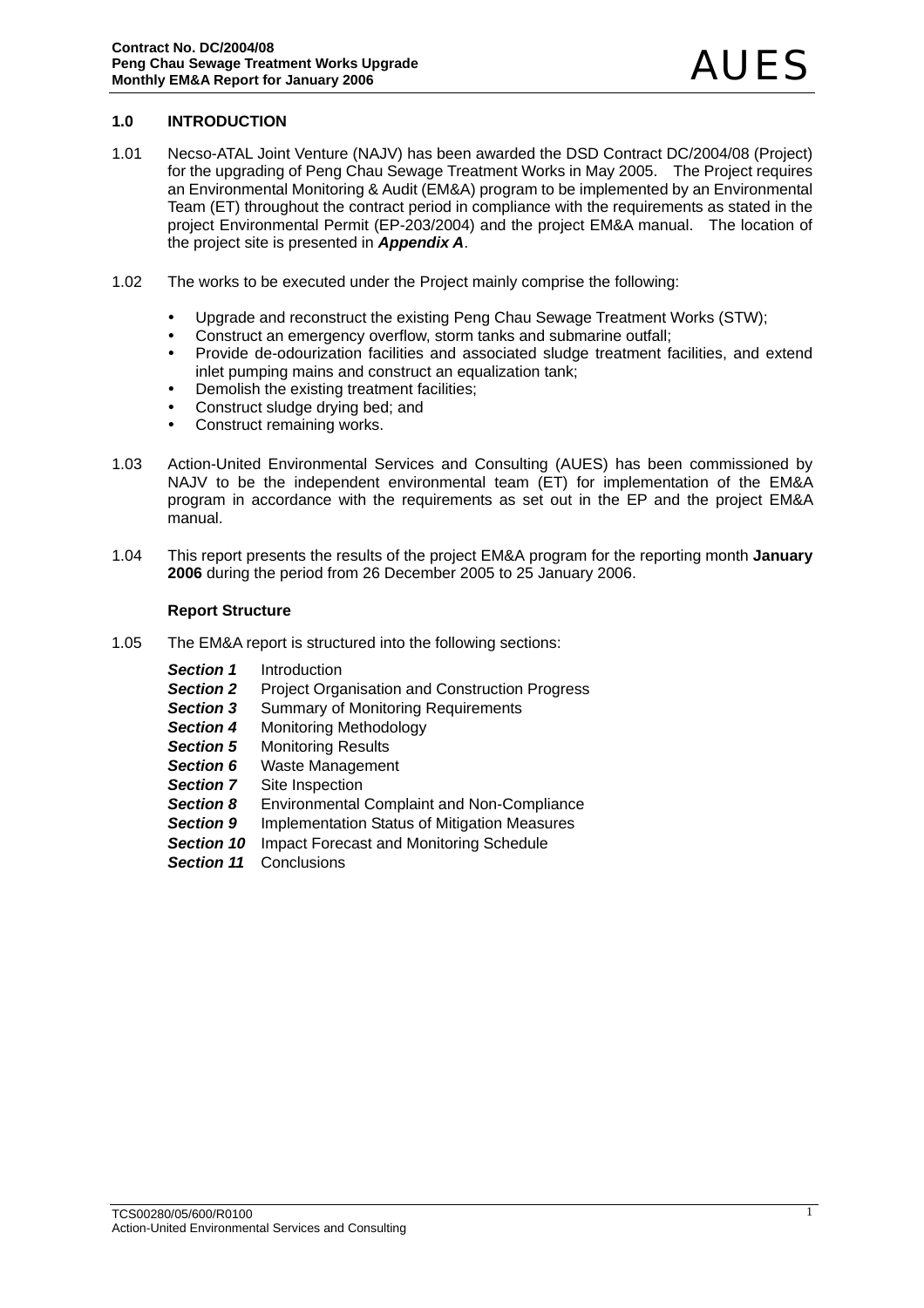### **2.0 PROJECT ORGANIZATION AND CONSTRUCTION PROGRESS**

### **2.1 Project Organization and Management Structure**

The organization chart and lines of communication with respect to the on-site environmental management and monitoring program are shown in *Appendix B*.

#### **2.2 Construction Progress**

A summary of the major construction activities undertaken in this reporting month is shown in *Table 2-1*.

| Table 2-1 | <b>Major Construction Activities in this Reporting Month</b> |  |
|-----------|--------------------------------------------------------------|--|
|           |                                                              |  |

| Location  | <b>Description of Construction Activities</b>                                                                                                                               |
|-----------|-----------------------------------------------------------------------------------------------------------------------------------------------------------------------------|
| Portion P |                                                                                                                                                                             |
| Portion Q | 1. Water Test and Backfilling for the Overflow and Outfall P.E. Pipes                                                                                                       |
| Portion R | 1. Excavation and Rock Breaking and deliver to PCTF<br>2.Sub-Structure and Superstructure works of ESC<br>3. Trial Panel Erection<br>4. Pour Blinding Concrete for the NSTC |
| Area A    |                                                                                                                                                                             |
| Area C    |                                                                                                                                                                             |

#### **2.3 Summary of Environmental Submissions**

A summary of the relevant permits, licences, and/or notifications on environmental protection for this Project in this reporting month is presented in *Table 2-2.* 

| Table 2-2 | <b>Status of Environmental Licenses and Permits</b> |
|-----------|-----------------------------------------------------|
|           |                                                     |

| <b>Item</b>    | <b>Item Description</b>                                                                                                        | <b>Permit Status</b>          |
|----------------|--------------------------------------------------------------------------------------------------------------------------------|-------------------------------|
| 1              | Environmental Permit No. EP-203/2004                                                                                           | Issued to DSD on 30-Nov-04    |
| 2              | Air Pollution Control (Construction Dust)                                                                                      | Notified EPD on 17-Jun-05     |
| 3              | Water Pollution Control (Discharge Licence)<br>EP890/W2/XE005                                                                  | Valid to 30-Sep-10            |
| 4              | Chemical Waste Producer Registration<br>WPN: 5213-976-N2449-01                                                                 | Registered on 3-Jun-05        |
| 5              | Construction Noise Permit No. GW-RS0437-05                                                                                     | Valid (1-Aug-05 to 31-Jan-06) |
| 6              | Marine Dumping Permit No. EP/MD/06-021                                                                                         | Expired                       |
| $\overline{7}$ | <b>Construction Noise Permit for</b><br>PE Pipe Laying (No. GW-RS0674-05)                                                      | Cancelled                     |
| 8              | Exemption for site concrete batching plant licence                                                                             | Issued on 21 Oct 2005         |
| 9              | Application for an Exemption Account for Disposal of<br>Construction Waste (Application No: RN/00043)<br>Account No: 5-000-577 | Valid until 27-Sep-08         |
| 10             | Construction Noise Permit(No. GW-RS0038-06)                                                                                    | Valid (2-Feb-06 to 1-Aug-06)  |

NAJV has been demonstrating sound environmental performance in running this project and has been awarded "The Best Construction Site Housekeeping Award" for the year of 2005.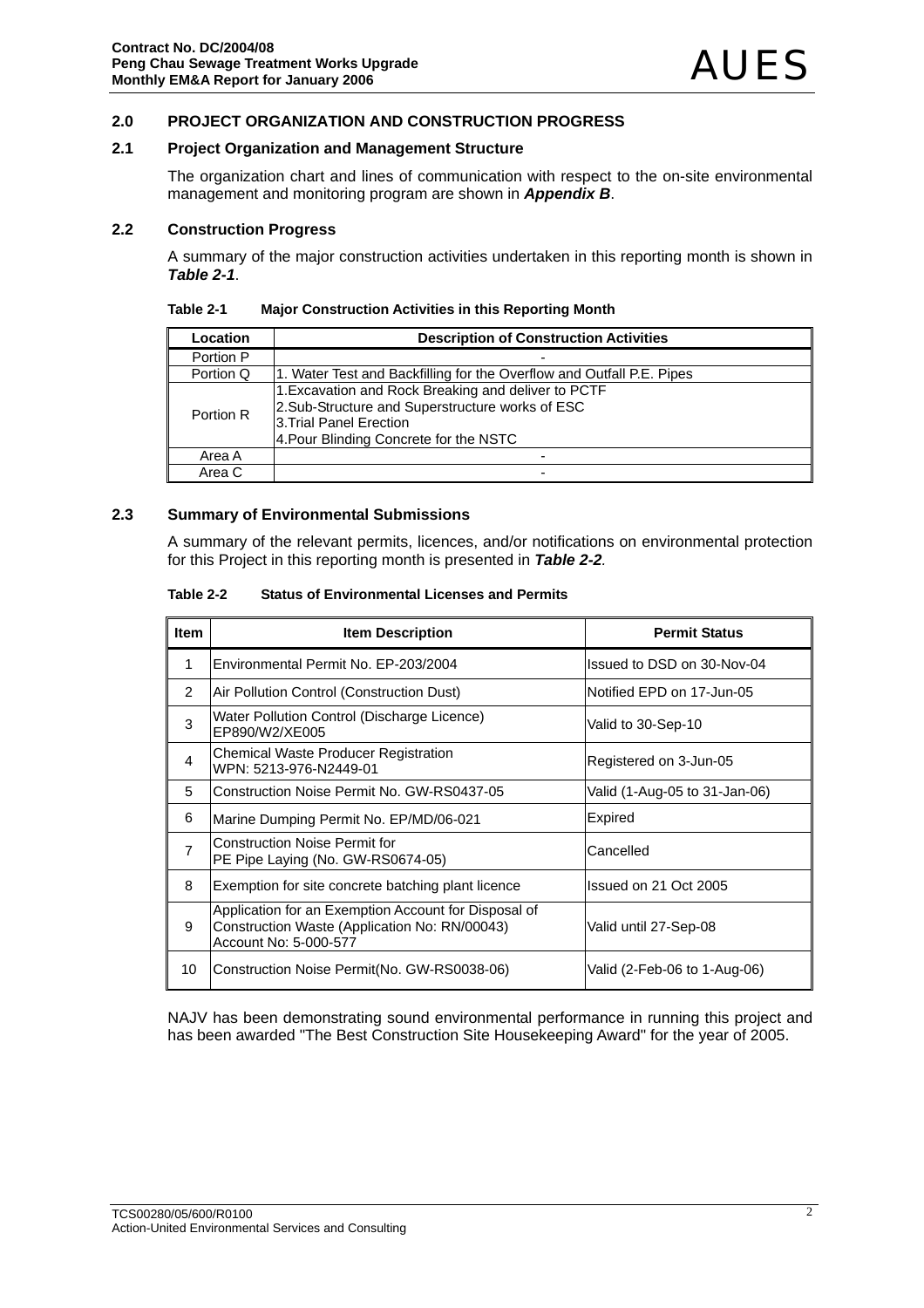### **3.0 SUMMARY OF IMPACT MONITORING REQUIREMENTS**

- 3.01 Environmental monitoring and audit requirements are set out in the project EM&A manual. Air, marine water and construction noise have been identified to be the key environmental issues during the impact phase of the project.
- 3.02 A summary of the EM&A requirements for air quality, marine water quality and construction noise monitoring are shown in *Table 3-1.* The designated locations of the air quality, noise and marine water monitoring stations are shown in *Appendix C*.

| <b>Environmental Aspect</b> | <b>Monitoring Parameters</b>             |
|-----------------------------|------------------------------------------|
| <b>Air Quality</b>          | 1-Hr TSP                                 |
|                             | 24-Hr TSP                                |
| <b>Construction Noise</b>   | Leg 30min during normal working hours    |
|                             | Supplementary L10 and L90 for reference. |
| <b>Marine Water Quality</b> | Dissolved Oxygen (DO);                   |
|                             | Temperature:                             |
|                             | Turbidity;                               |
|                             | pH;<br>٠                                 |
|                             | Salinity;                                |
|                             | Suspended Solids (SS);<br>٠              |
|                             | Ammonia Nitrogen; and                    |
|                             | Total Inorganic Nitrogen.                |

| Table 3-1 | <b>Summary of EM&amp;A Requirements</b> |
|-----------|-----------------------------------------|
|-----------|-----------------------------------------|

- 3.03 Air monitoring is carried out once every six days for 24-Hr TSP and 3 times every six days for 1-Hr TSP at one designated monitoring station.
- 3.04 Noise monitoring is conducted once every six days at one designated monitoring station. Measurements of Leq 30min shall be taken between 0700 and 1900 with supplementary L10 and L90 data collected.
- 3.05 Marine water monitoring is carried out 3 times every week at 4 designated monitoring stations (2 Control stations and 2 Impact stations) in the course of marine work.
- 3.06 The Impact monitoring program shall be conducted throughout the construction of the Project.
- 3.07 A summary of the Action/Limit (A/L) Levels for air quality, marine water quality and construction noise is shown in *Tables 3-2, 3-3* and *3-4.*

**Table 3-2 Action and Limit Levels for Air Quality** 

| <b>Monitoring Location</b> | Action Level (µq /m <sup>o</sup> ) |           | Limit Level $(uq/m^3)$ |           |
|----------------------------|------------------------------------|-----------|------------------------|-----------|
|                            | 1-Hr TSP                           | 24-Hr TSP | 1-Hr TSP               | 24-Hr TSP |
| AN1                        | 346                                | 163       | 500                    | 260       |

| Table 3-3 | <b>Action and Limit Levels for Construction Noise</b> |
|-----------|-------------------------------------------------------|
|           |                                                       |

| <b>IParameter</b>                           | Action Level in dB(A)                                  | Limit Level in dB(A) |
|---------------------------------------------|--------------------------------------------------------|----------------------|
| 10700-1900 hrs on normal<br><b>weekdavs</b> | When one or more documented<br>complaints are received | 75 dB(A)             |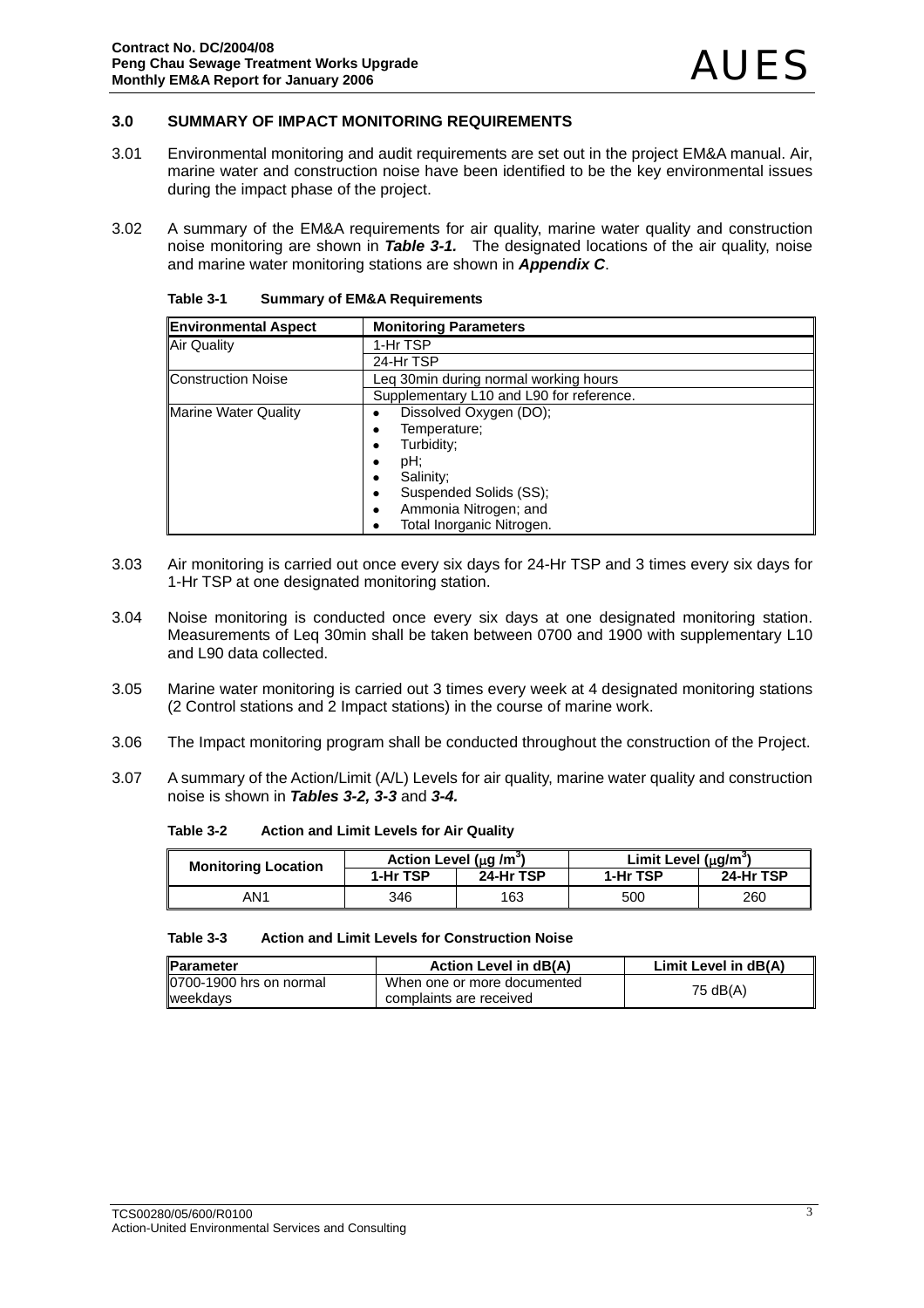| Table 3-4 | Action and Limit Levels for Marine Water Quality |
|-----------|--------------------------------------------------|
|-----------|--------------------------------------------------|

| <b>Parameter</b> |                          | <b>Action</b>                                                                         | Limit                                                                                 |  |  |
|------------------|--------------------------|---------------------------------------------------------------------------------------|---------------------------------------------------------------------------------------|--|--|
| DO mg/L          | Surface &<br>Mid-depth   | 4.1                                                                                   | 3.9                                                                                   |  |  |
|                  | <b>Bottom</b>            | 3.3                                                                                   | 2.0                                                                                   |  |  |
| Turbidity, NTU   |                          | 6.2 or 120% of upstream control<br>station's SS at the same tide of the<br>same day.  | 7.5 or 130% of upstream control<br>station's SS at the same tide of the<br>same day.  |  |  |
| SS, mg/L         |                          | 17.6 or 120% of upstream control<br>station's SS at the same tide of the<br>same day. | 20.2 or 130% of upstream control<br>station's SS at the same tide of the<br>same day. |  |  |
|                  | $NH3-N$ , $mg/L$         | 0.16                                                                                  | 0.22                                                                                  |  |  |
| TIN, mg/L        |                          | 0.91                                                                                  | 0.94                                                                                  |  |  |
|                  | E.Coli, cfu/100mL<br>374 |                                                                                       | 610                                                                                   |  |  |

3.08 An Event Action Plan for air, noise and water quality has been implemented for this project. Details of the Event Action Plan are presented in the First Impact EM&A report.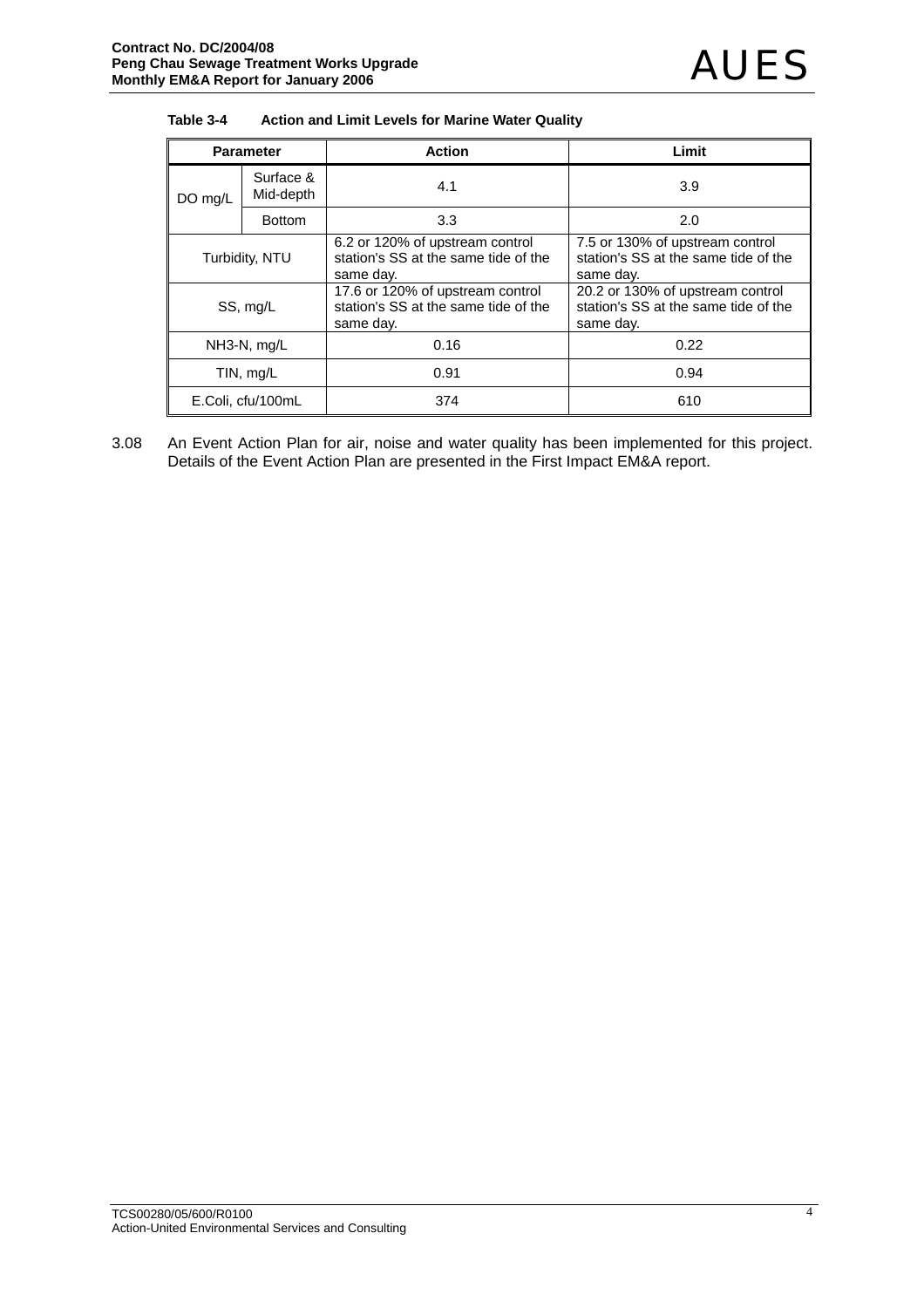### **4.0 IMPACT MONITORING METHDOLOGY**

### **MONITORING LOCATIONS**

- 4.01 There is one designated air and noise monitoring location and four (4) designated water monitoring stations. Their locations are shown in *Tables 4-1 and 4-2* and geographically in *Appendix C*.
- 4.02 Owing to the residents' refusal of providing access to the designated air and noise locations, an alternative air and noise monitoring station was proposed and was approved by EPD (Ref: (2) EP2/N9/F/93 IV) on 14 July 2005. The approved alternative air and noise station is located at the abutment (Portion P) within the site boundary next to the sensitive receiver Sea Crest Villa.

| Table 4-1 |  | <b>Location of Air Quality and Noise Monitoring Station</b> |
|-----------|--|-------------------------------------------------------------|
|-----------|--|-------------------------------------------------------------|

| <b>Station ID</b> | <b>Description</b>                            |
|-------------------|-----------------------------------------------|
| AN1               | Abutment at Portion P next to Sea Crest Villa |

**Table 4-2 Locations of Water Quality Monitoring Stations** 

| Station        | <b>Description</b>                 | <b>Easting</b> | <b>Northing</b> |
|----------------|------------------------------------|----------------|-----------------|
| W <sub>1</sub> | Predicted Dredging Non-Impact Zone | 821279.0       | 816452.1        |
| W <sub>2</sub> | Live Coral Area                    | 821573.2       | 816769.7        |
| C1             | <b>Control Station</b>             | 821919.0       | 817155.0        |
| C2             | <b>Control Station</b>             | 821443.2       | 816257.4        |

4.03 The installation of a wind monitoring station at the sensitive receivers or site offices was confirmed impractical. Use of meteorological data provided by the Peng Chau Station of the Hong Kong Observatory (HKO) has been adopted in this project since September 2005.

### **MONITORING FREQUENCY AND PERIOD**

#### **1-Hr TSP Monitoring**

4.04 All 1-Hr TSP monitoring was conducted at the EPD-approved alternative station three times every 6 days during the monitoring period from 26 December 2005 to 25 January 2006. A total of 18 monitoring events were carried out in this reporting month.

### **24-Hr TSP Monitoring**

4.05 All 24-Hr TSP monitoring was conducted at the EPD-approved alternative station once every six days during the monitoring period from 26 December 2005 to 25 January 2006. A total of 6 monitoring events were carried out in this reporting month.

### **Noise Monitoring**

4.06 Impact noise monitoring was undertaken at the EPD-approved alternative station weekly monitoring period from 26 December 2005 to 25 January 2006. A total of 6 monitoring events were carried out in this reporting month.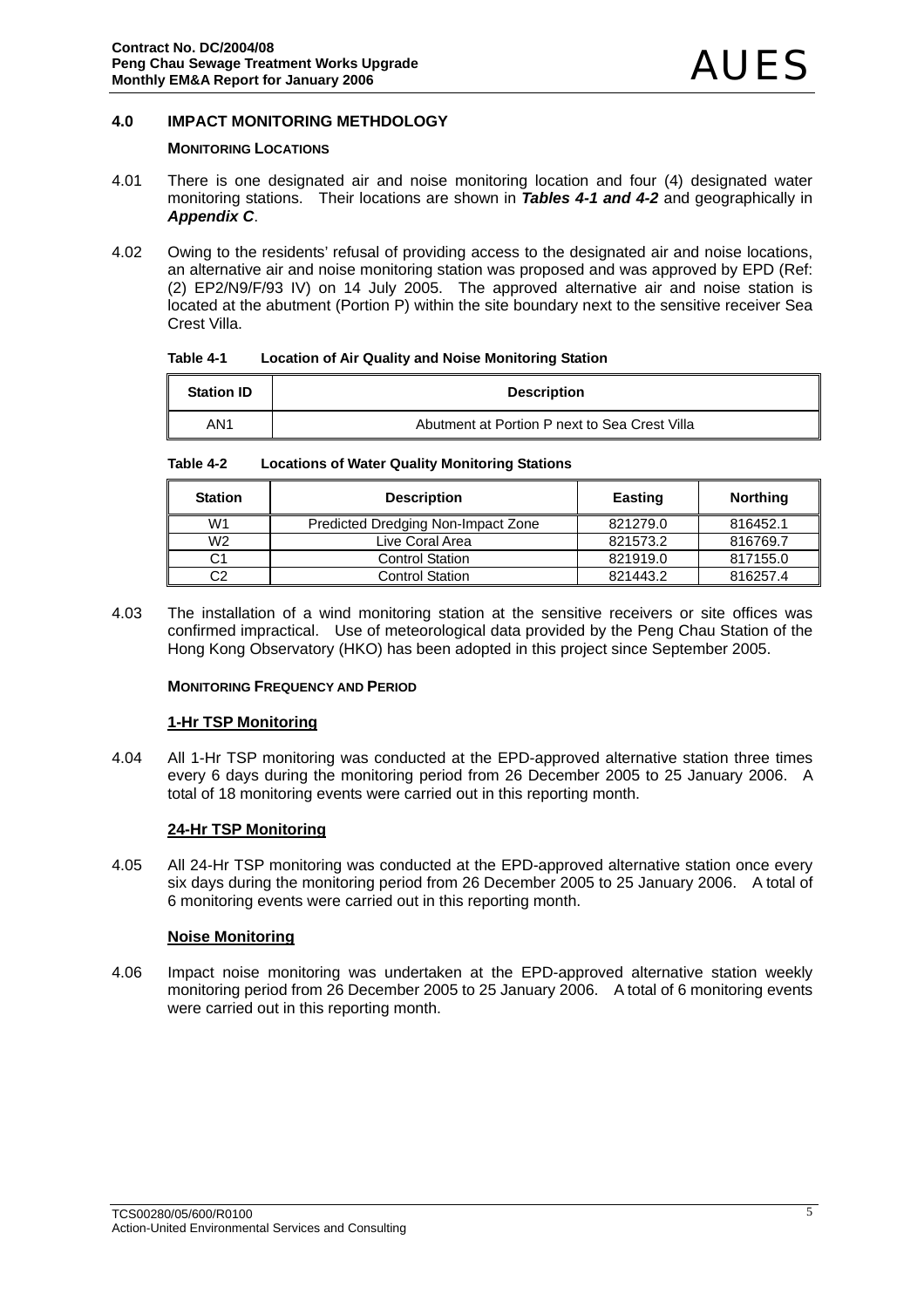### **Marine Water Quality Monitoring**

4.07 The marine water quality monitoring was undertaken at the designated stations 3 days a week from 26 December 2005 to 25 January 2006, at mid ebb and mid flood tides. A total of 12 monitoring days were undertaken in this reporting month.

#### **MONITORING EQUIPMENT**

4.08 The monitoring equipment used by the ET in the EM&A program is presented in the following table:

| Table 4-3 | <b>Monitoring Equipment Used in EM&amp;A Program</b> |  |
|-----------|------------------------------------------------------|--|
|-----------|------------------------------------------------------|--|

| <b>Parameters</b>     |                     | <b>Monitoring Equipment</b>    |  |  |  |  |  |  |
|-----------------------|---------------------|--------------------------------|--|--|--|--|--|--|
| <b>Marine Quality</b> | Dissolved Oxygen    | <b>YSI 550A</b>                |  |  |  |  |  |  |
|                       | Temperature         | <b>YSI 550A</b>                |  |  |  |  |  |  |
|                       | Turbidity           | <b>HACH 2100P</b>              |  |  |  |  |  |  |
| Air Quality           | 1-Hr TSP            | Sibata LD-3                    |  |  |  |  |  |  |
|                       | l24-Hr TSP          | Tisch High Volume Sampler 515N |  |  |  |  |  |  |
| Noise                 | Lea30               | <b>B&amp;K Type 2238</b>       |  |  |  |  |  |  |
|                       | On-site Calibration | <b>B&amp;K Type 4231</b>       |  |  |  |  |  |  |

### **24-Hr TSP Monitoring**

- 4.09 24-Hr TSP monitoring was carried out by a High volume sampler (HVS) in compliance with the project EM&A Manual. The HVS employed complied with the PS specifications including.
	- Power supply of 220v/50 hz for 24-hour continuous operation:
	- $\bullet$  0.6-1.7 m<sup>3</sup>/min (20-60 SCFM) adjustable flow rate;
	- A 7-day mechanical timer for 24-hour operation;
	- An elapsed time indicator with  $\pm 2$  minutes accuracy for 24-Hr operation;
	- Minimum exposed area of 63 in<sup>2</sup>;
	- Flow control accuracy of  $\pm 2.5$ % deviation over 24-Hr operation;
	- An anodized aluminum shelter to protect the filter and sampler;
	- A motor speed-voltage control to control mass flow rate with accuracy of  $\pm 2.5\%$ deviation over 24-hr sampling period;
	- Provision of a flow recorder for continuous monitoring;
	- Provision of a peaked roof inlet:
	- Incorporation with a manometer; and
	- An 8"x10" stainless steel filter holder to hold, seal and easy to change the filter paper.
- 4.10 The filter papers used in 24-Hr TSP monitoring were of size 8"x10" and provided by a local HOKLAS-accredited laboratory, ALS Techichem Pty (HK) Limited (HOKLAS No. 66). The filters papers after measurements were returned to the laboratory for the required treatment and analysis.

### **1-Hr TSP Monitoring**

4.11 Measurements of 1-Hr TSP monitoring were taken by a Sibata LD-3 Laser Dust Meter that is a portable and battery-operated laser photometer capable of performing real time 1-Hr TSP measurements. A comparison test with HVS was carried out prior to baseline monitoring in compliance with the EM&A requirements and a conversion factor for direct reading of the dust meter has been established.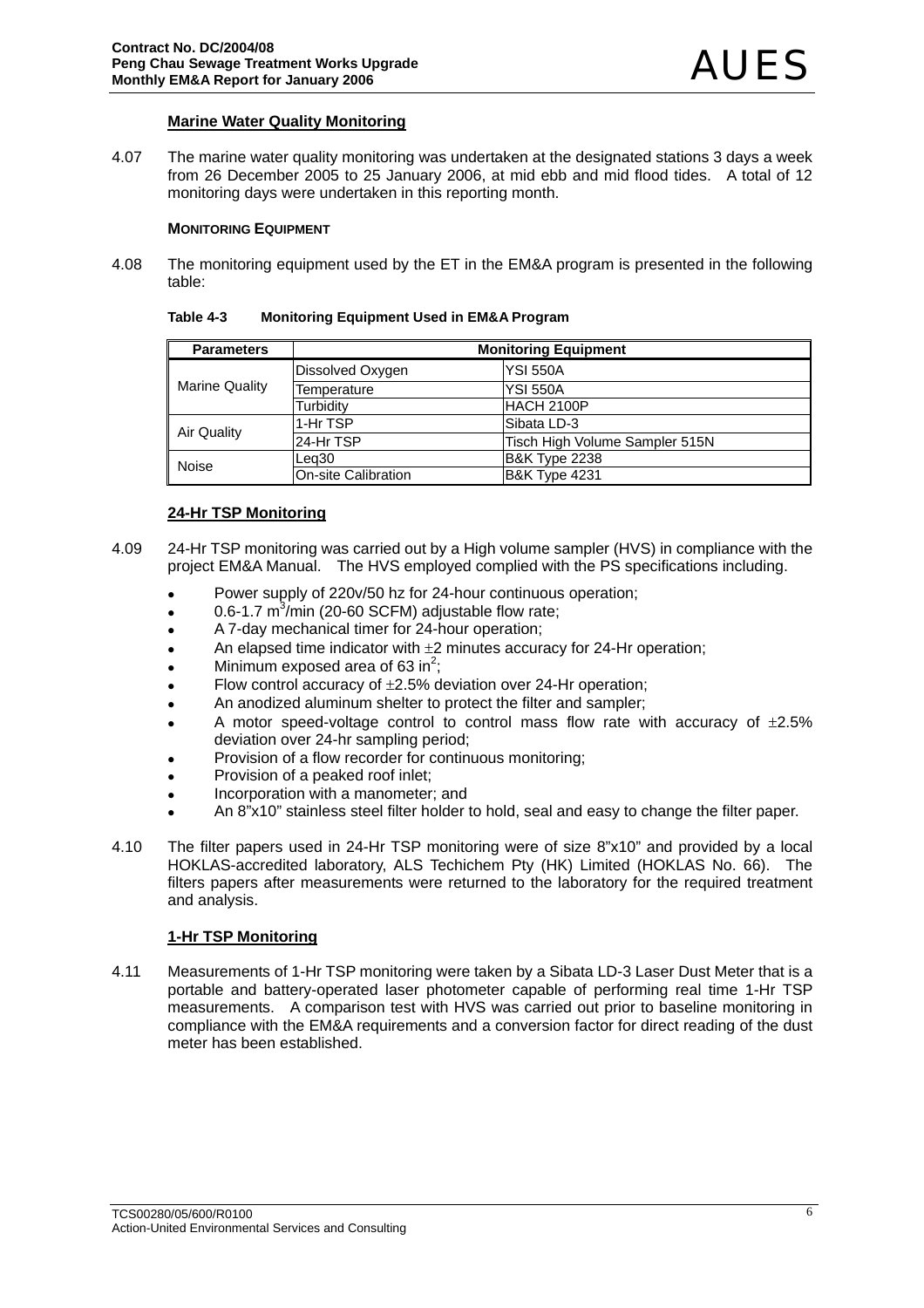### **WIND DATA MONITORING**

4.12 The installation of a wind monitoring station at the sensitive receivers or site offices was confirmed impractical. The meteorological data for this project has been provided by the Hong Kong Observatory (HKO) Peng Chau Station upon IEC & EPD approval.

### **Noise Monitoring**

- 4.13 Noise measurements were taken in terms of the A-weighted equivalent sound pressure level (Leq) measured in decibels (dB). Supplementary statistical results such as  $L_{10}$  and  $L_{90}$  were also obtained for reference.
- 4.14 Hand-held sound level meters (B&K Model 2238) and associated acoustical calibrators in compliance with the International Electrotechnical Commission (IEC) Publication 651:1979 (Type 1) and 804:1985 (Type 1) specification were used for taking the baseline noise measurements.
- 4.15 Windshield was fitted in all measurements. All noise measurements were made with the meter set to FAST response and on the A-weighted equivalent continuous sound pressure level (Leq).
- 4.16 No noise measurement was made in the presence of fog, rain, wind with a steady speed exceeding 5 m/s or wind with gusts exceeding 10 m/s.

### **Marine Water Quality Monitoring**

- 4.17 The marine water quality monitoring was carried out in compliance with the project EM&A requirements. Monitored parameters include Dissolved Oxygen (DO), Temperature, Turbidity, Salinity, pH, Suspended Solids (SS) and Total Inorganic Nitrogen (TIN).
- 4.18 DO, temperature, turbidity, pH and salinity were measured in-situ whereas SS and TIN were determined in a HOKLAS accredited laboratory.
- 4.19 Marine water quality monitoring was conducted during mid-ebb and mid-flood at specified depths in compliance with the project EM&A Manual. Duplicate in-situ measurements were taken and duplicate samples were collected in accordance with HOKLAS requirements for QA/QC purposes.

#### **LABORATORY MEASUREMENT/ANALYSIS**

4.20 Analyses of SS, TIN and ammonia nitrogen were carried out by a local HOKLAS- accredited laboratory, ALS Techichem Pty (HK) Limited (HOKLAS No. 66). The specified testing services provided by ALS as shown in Table 4-4 are accredited under the HOKLAS Scheme.

| Table 4-4 | Analytical Methods applied to Marine Water Quality Samples |
|-----------|------------------------------------------------------------|
|-----------|------------------------------------------------------------|

| <b>Determinant</b>              | <b>Standard Method</b> | <b>Detection Limit</b> |  |  |
|---------------------------------|------------------------|------------------------|--|--|
| Suspended solids<br>(ma/L)      | ALS Method EA-025      | $2.0 \text{ rad/L}$    |  |  |
| Total Inorganic Nitrogen (mg/L) | ALS Method EK-055A     | $0.01$ ma/L            |  |  |
| Ammonia Nitrogen<br>(ma/L)      | ALS Method EK-055A     | $0.01$ ma/L            |  |  |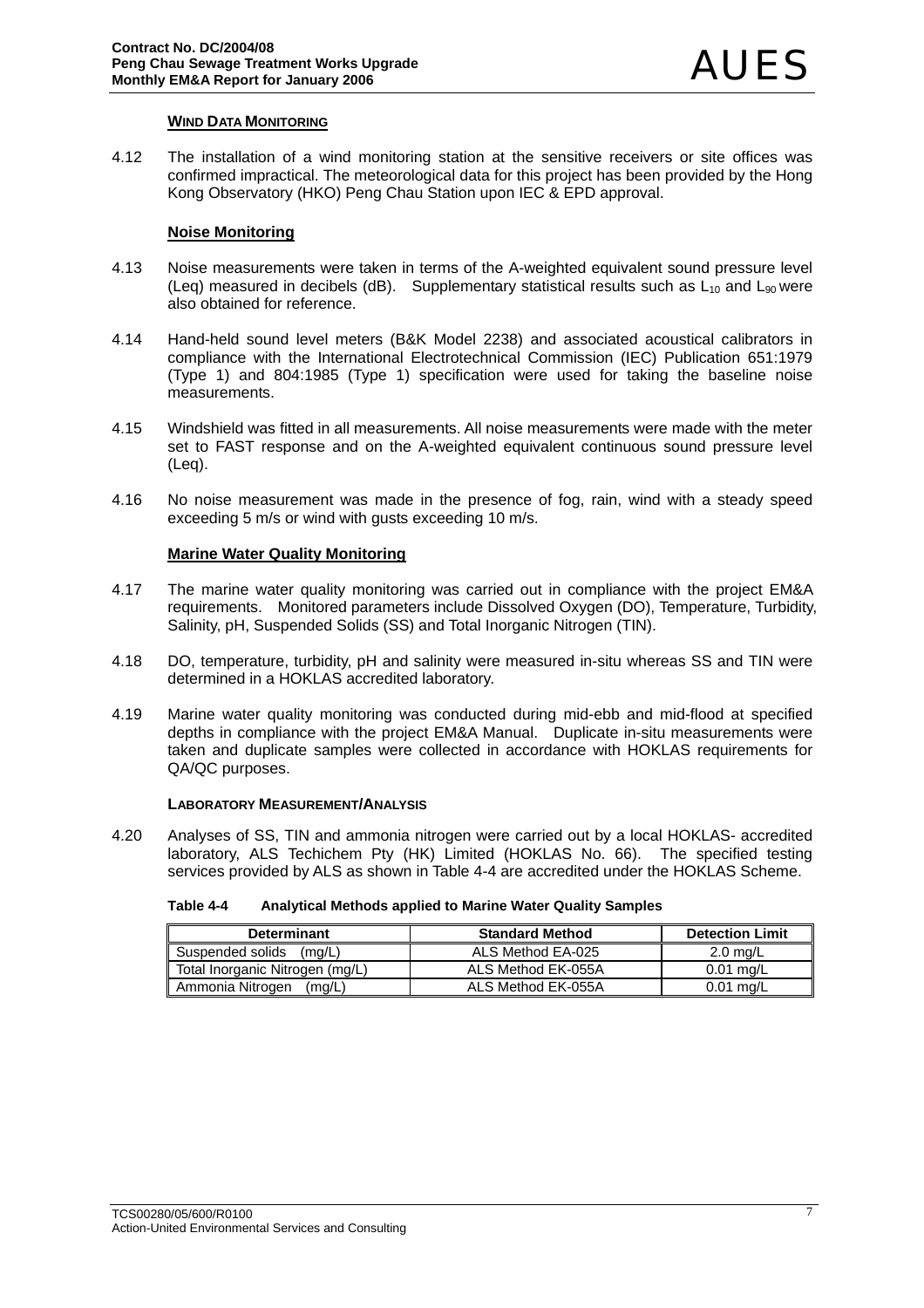### **EQUIPMENT CALIBRATION**

- 4.21 Initial calibration of the HVS was performed upon installation and thereafter at bi-monthly intervals in accordance with the manufacturer's instruction using the NIST-certified standard calibrator. The calibration data are properly documented and the records are maintained by ET for future reference*.*
- 4.22 The 1-Hr TSP meter was calibrated by the supplier prior to purchase. Zero response of the equipment is checked before and after each monitoring event. A comparison test was carried out with a HVS. A conversion factor (K) of 4.0 was generated in accordance with the equipment manufacturer's instruction. The meter counts in minutes multiplied by the conversion factor will generate the equivalent dust concentration by HVS.
- 4.23 The sound level meters are calibrated using an acoustic calibrator prior to and after measurements. The meters are regularly calibrated in accordance with the manufacturer's instructions. Prior to and following each noise measurement, the accuracy of the sound level meter was checked using an acoustic calibrator generating a known sound pressure level at a known frequency. Measurements are considered valid only if the calibration levels before and after the noise measurement agree to within 1.0 dB.
- 4.24 All in-situ water monitoring instruments are checked, calibrated and certified by a HOKLAS accredited laboratory before use and subsequently re-calibrated at 3-monthly intervals. Responses of sensors and electrodes are checked with standard solutions before each use.
- 4.25 The calibration certificates of the monitoring equipment used during the impact monitoring program are attached in *Appendix D*.

### **DATA MANAGEMENT AND DATA QA/QC CONTROL**

- 4.26 The impact monitoring data are handled by the ET's systematic data recording and management, which complies with in-house certified (ISO 9001:2000) Quality Management System. Standard Field Data Sheets (FDS) are used in the impact monitoring program.
- 4.27 The monitoring data recorded in the equipment eg. 1-Hr TSP meters and noise meters are downloaded directly from the equipment at the end of each monitoring day. The downloaded monitoring data are input into a computerized database properly maintained by the ET. The laboratory results are input directly into the computerized database and QA/QC checked by personnel other than those who input the data.
- 4.28 For monitoring activities require laboratory analysis, the local laboratory follows the QA/QC requirements as set out under the HOKLAS scheme for all laboratory testing.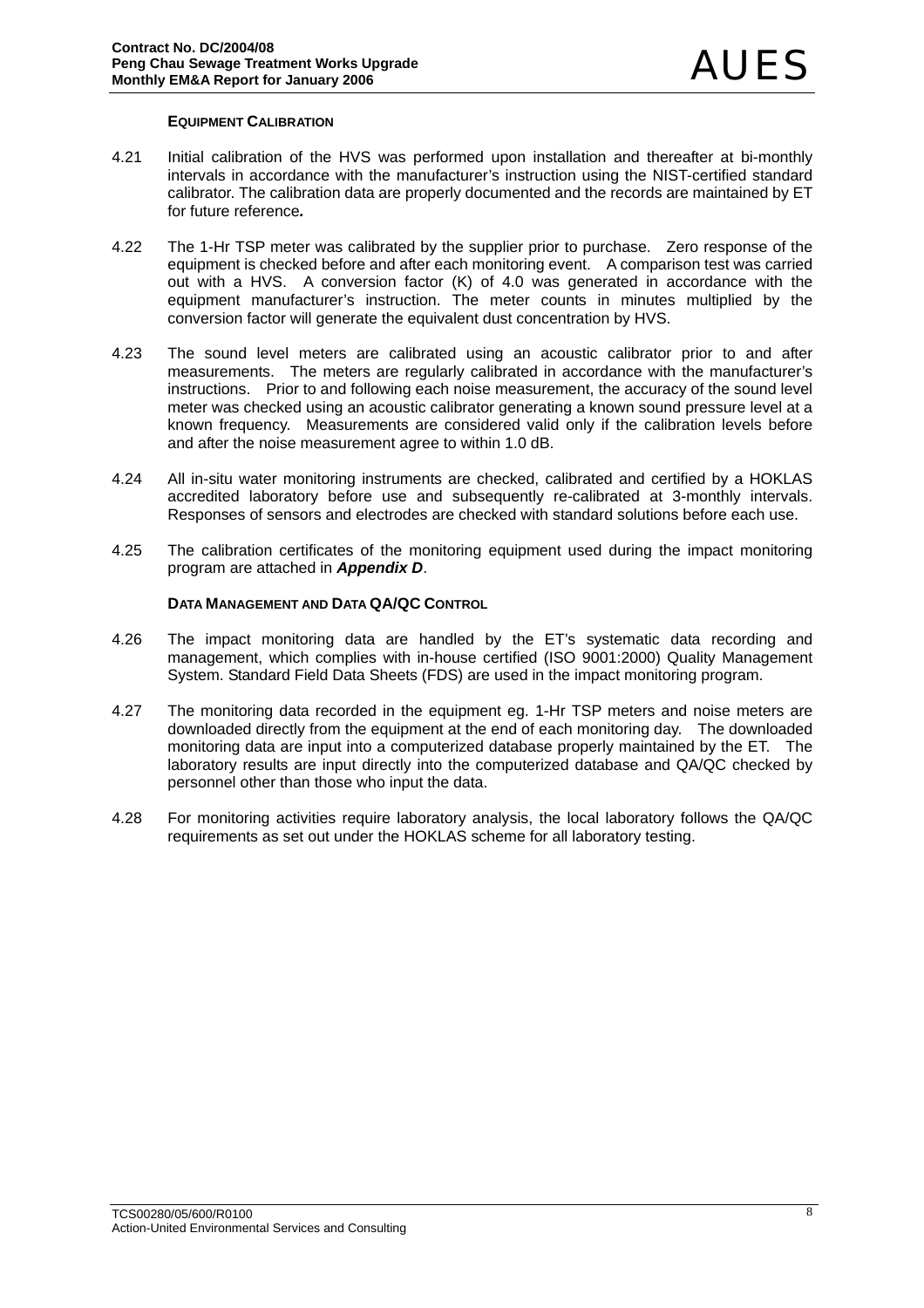#### **5.0 IMPACT MONITORING RESULTS**

5.01 The impact EM&A program was carried out by the ET in compliance with the project EM&A Manual during the period from 26 December 2005 to 25 January 2006 at the designated locations. The impact monitoring schedules are presented in *Appendix E* and the monitoring results are detailed in the following sub-sections.

#### **AIR QUALITY**

5.02 The impact air quality monitoring data is summarized in *Tables 5-1*. Graphical plots of the 24-Hr TSP and 1-Hr TSP results are shown in *Appendix F* respectively.

|                     | 24-Hr TSP            | 1-Hr TSP (ug/m <sup>3</sup> ) |                                           |                                           |                                 |  |  |  |
|---------------------|----------------------|-------------------------------|-------------------------------------------|-------------------------------------------|---------------------------------|--|--|--|
| Date                | (ug/m <sup>3</sup> ) | <b>Start Time</b>             | 1 <sup>st</sup> TSP<br><b>Measurement</b> | 2 <sup>nd</sup> TSP<br><b>Measurement</b> | $3rd$ TSP<br><b>Measurement</b> |  |  |  |
| 28-Dec-05           | 92                   | 10:59                         | 539                                       | 643                                       | 623                             |  |  |  |
| 3-Jan-06            | 84                   | 10:58                         | 172                                       | 161                                       | 183                             |  |  |  |
| 9-Jan-06            | 150                  | 09:41                         | 181                                       | 172                                       | 188                             |  |  |  |
| 13-Jan-06           | 69                   | 09:57                         | 185                                       | 173                                       | 182                             |  |  |  |
| 18-Jan-06           | 43                   | 10:13                         | 82                                        | 74                                        | 86                              |  |  |  |
| 23-Jan-06           | 70                   | 09:58                         | 55                                        | 48                                        | 43                              |  |  |  |
| <b>Action Level</b> | 163                  | $\blacksquare$                | 346                                       |                                           |                                 |  |  |  |
| <b>Limit Level</b>  | 260                  | ۰                             | 500                                       |                                           |                                 |  |  |  |

**Table 5-1 Summary of 24-Hr and 1-Hr TSP Monitoring Results** 

\* Exceedances are in bold.

5.03 The meteorological data during the monitoring period are summarized in *Appendix G*.

#### **NOISE**

5.04 The impact noise monitoring results are summarized in *Table 5-2*. Graphical plots of the monitoring data are presented in *Appendix F*.

**Table 5-2 Summary of Noise Monitoring Results** 

| Date               | <b>Start</b><br>Time | 1st<br>Leg5 | 2nd<br>Leg <sub>5</sub> | 3rd<br>Leg5 | 4th<br>Leg5 | 5th<br>Leg <sub>5</sub> | 6th<br>Leg <sub>5</sub> | Leg <sub>30</sub> | Corrected*<br>Leg <sub>30</sub> |
|--------------------|----------------------|-------------|-------------------------|-------------|-------------|-------------------------|-------------------------|-------------------|---------------------------------|
| 28-Dec-05          | 10:58                | 65.6        | 57.9                    | 59.2        | 60.1        | 58.7                    | 63.2                    | 61.7              | 65                              |
| $3 - Jan-06$       | 10:57                | 53.0        | 59.6                    | 59.9        | 54.1        | 49.8                    | 50.2                    | 56.3              | 60                              |
| $9 - Jan-06$       | 09:40                | 59.6        | 56.0                    | 55.2        | 57.8        | 54.3                    | 62.7                    | 58.6              | 62                              |
| 13-Jan-06          | 09:58                | 57.1        | 55.6                    | 55.7        | 55.0        | 56.7                    | 49.9                    | 55.5              | 59                              |
| 18-Jan-06          | 10:13                | 51.0        | 52.9                    | 55.7        | 56.2        | 54.1                    | 52.3                    | 54.1              | 57                              |
| 23-Jan-06          | 09:59                | 60.2        | 58.1                    | 64.2        | 59.5        | 56.1                    | 61.9                    | 60.8              | 64                              |
| 28-Dec-05          | 10:58                | 65.6        | 57.9                    | 59.2        | 60.1        | 58.7                    | 63.2                    | 61.7              | 65                              |
| <b>Limit Level</b> |                      |             |                         | ۰           |             |                         |                         |                   | 75                              |

\* A façade correction of +3 dB(A) has been added according to acoustical principles and EPD guidelines.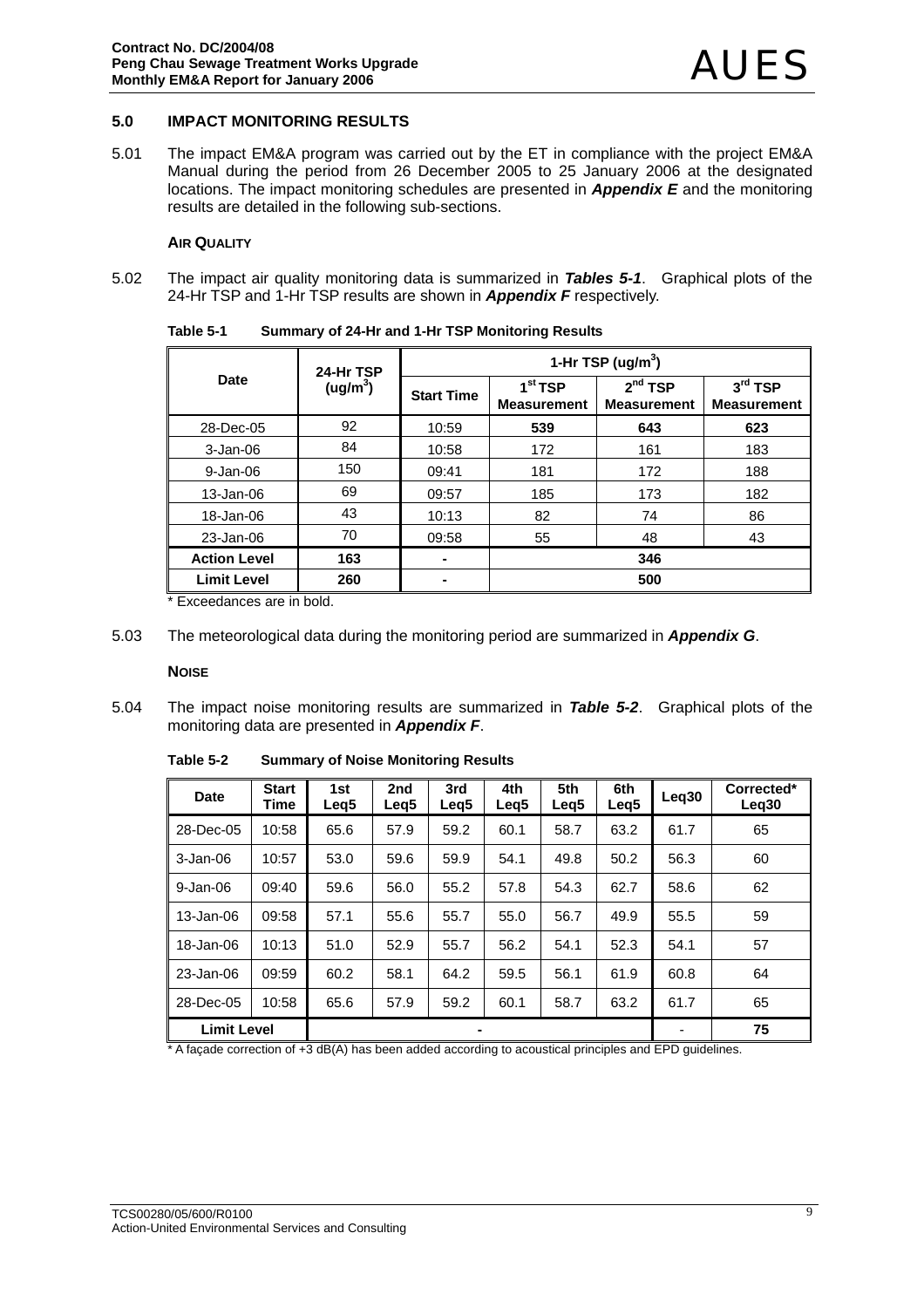#### **MARINE WATER QUALITY**

5.05 The impact water monitoring results are presented in *Appendix H* and the graphical plots of is presented in *Appendix I*. *Table 5-3* presents the total number of exceedance for dissolved oxygen, turbidity, suspended solids and TIN at each sensitive receiver for the month.

| <b>Station</b> | <b>Exceedance</b> | <b>Turbidity</b><br><b>DO</b> |              | SS  |              | NH <sub>3</sub> |              | <b>TIN</b> |              |     |              |
|----------------|-------------------|-------------------------------|--------------|-----|--------------|-----------------|--------------|------------|--------------|-----|--------------|
|                | Level             | <b>Ebb</b>                    | <b>Flood</b> | Ebb | <b>Flood</b> | <b>Ebb</b>      | <b>Flood</b> | Ebb        | <b>Flood</b> | Ebb | <b>Flood</b> |
| W 1            | Action            | 0                             | 0            | 0   | 0            | 0               |              | 0          | 0            | 0   |              |
|                | Limit             | 0                             | 0            | 0   | 0            | 0               | 0            | 0          | 0            | 0   | 0            |
| W <sub>2</sub> | Action            | 0                             | 0            | 0   | 0            | 0               | 0            | 0          | 0            | 0   |              |
|                | Limit             | 0                             | 0            | 0   | 0            | 0               |              | 0          | 0            | 0   | 0            |
| Total          | <b>Action</b>     | 0                             | 0            | 0   | 0            | 0               | 0            | 0          | 0            | 0   | 0            |
|                | Limit             | 0                             | 0            | 0   | 0            | 0               | 0            | 0          | 0            | 0   | $\Omega$     |

**Table 5-3 Summary of Exceedances for Marine Water Quality** 

\* Exceedances are in bold.

## **6.0 WASTE MANAGEMENT**

A joint site audit with IEC was performed on 25 January 2006 in this reporting month. The results and findings for the audit are presented below.

#### **Records of Waste Quantities**

All types of waste arising from the construction work are classified into the following:

- Excavated material;
- Construction & demolition (C&D) material;
- Chemical waste; and
- General refuse.

The quantities of waste for disposal in this reporting month are summarized in *Tables 6-1* and *6-2.* Whenever possible, materials were reused on-site as far as practicable.

| Table 6-1 | <b>Summary of Quantities of Waste for Disposal</b> |
|-----------|----------------------------------------------------|
|           |                                                    |

| <b>Type of Waste</b>                                          | Quantity                 | <b>Disposal Location</b>    |
|---------------------------------------------------------------|--------------------------|-----------------------------|
| <b>Excavated Material (Spent lube oil) (Liters)</b>           | ۰                        | N/A                         |
| Empty Site Vehicle Batteries (Nos.)                           |                          | N/A                         |
| Excavated material (Uncontaminated) (m <sup>3</sup> )         | 122.5 $m^3$              | Peng Chau Transfer Facility |
| Broken Rock (m <sup>3</sup> )                                 | 342.13 $m3$              | Peng Chau Transfer Facility |
| Construction & Demolition Material (Inert) (tons)             | $1.19$ tons              | Peng Chau Transfer Facility |
| <b>Construction &amp; Demolition Material (Non-Inert)</b>     | ٠                        | N/A                         |
| Asbestos C&D Materials (m <sup>3</sup> )                      | $\overline{\phantom{a}}$ | N/A                         |
| <b>Chemical Waste (Liters)</b>                                | $\overline{\phantom{a}}$ | N/A                         |
| Wastewater Collected for Off-site Treatment (m <sup>3</sup> ) | $\overline{\phantom{a}}$ | N/A                         |
| General Refuse (tons)                                         |                          | Peng Chau Transfer Facility |
| Dredged Materials (m <sup>3</sup> )                           |                          | N/A                         |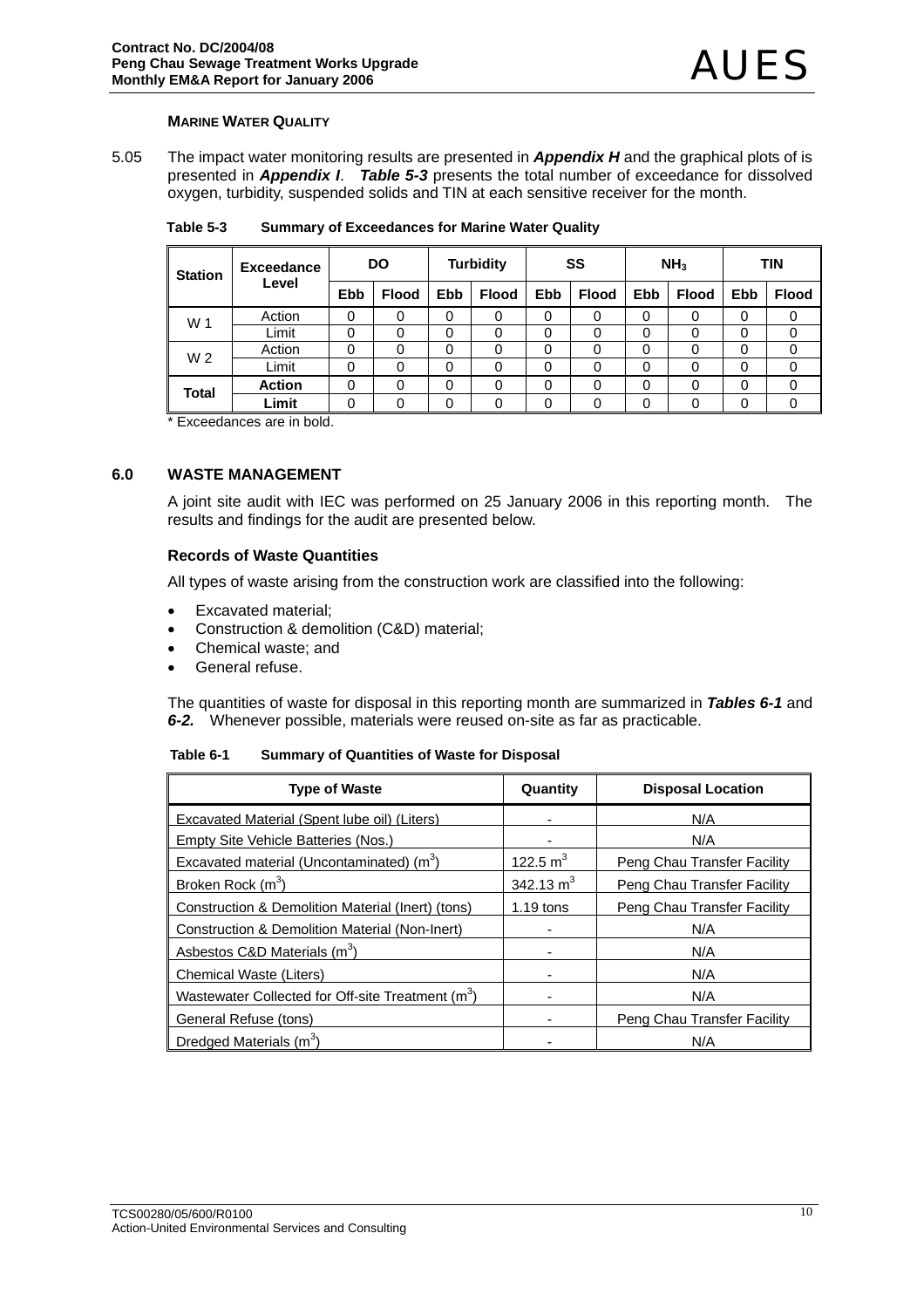#### **Table 6-2 Summary of Quantities of Recycling Materials**

| <b>Type of Waste</b>  | Quantity | <b>Disposal Location</b> |
|-----------------------|----------|--------------------------|
| Recycled Metal (kg)   |          | NA                       |
| Recycled Paper (kg)   | -        | NΑ                       |
| Recycled Plastic (kg) |          | NA                       |

### **7.0 SITE INSPECTION**

Representatives of the Engineer and the Contractor carried out joint site inspection every week to evaluate the site environmental performance. A monthly audit with RE, Contractor, IEC and ET Leader was carried out on 25 January 2006. No non-compliance was noted and some observations were made on general site housekeeping.

The following presents the observations and recommendations made during the audit:

- A generator was emitting dark smoke during inspection. The Contractor was reminded to regularly check/maintain their plants/equipment.
- A pneumatic hand-held breaker was found without fitted with Noise Emission Label (NEL). The Contractor was reminded to use equipment only with valid NEL.
- The Contractor was reminded to provide impervious sheeting or spraying for the soil / rock stockpiles.
- No wastewater discharge was observed.
- As advised by NAJV, no truck would go outside the site boundary and the trucks would be well washed before running on the paved road on-site.

#### **8.0 ENVIRONMENTAL COMPLAINT AND NON-COMPLIANCE**

#### **8.1 Environmental Complaint and Prosecution**

No environmental complaint was received in this reporting month. A statistical summary table of any complaint details is presented in *Table 8-1*.

No prosecution and summon was received in this reporting month.

| <b>Reporting Month</b> | <b>Complaint Statistics</b> |                   |                         |  |  |
|------------------------|-----------------------------|-------------------|-------------------------|--|--|
|                        | <b>Frequency</b>            | <b>Cumulative</b> | <b>Complaint Nature</b> |  |  |
| August 2005            |                             |                   | <b>NA</b>               |  |  |
| September 2005         |                             |                   | NA                      |  |  |
| October 2005           |                             |                   | <b>NA</b>               |  |  |
| November 2005          |                             |                   | <b>NA</b>               |  |  |
| December 2005          |                             |                   | <b>NA</b>               |  |  |
| January 2006           |                             |                   | NA                      |  |  |

**Table 8-1 Statistical Summary of Environmental Complaints**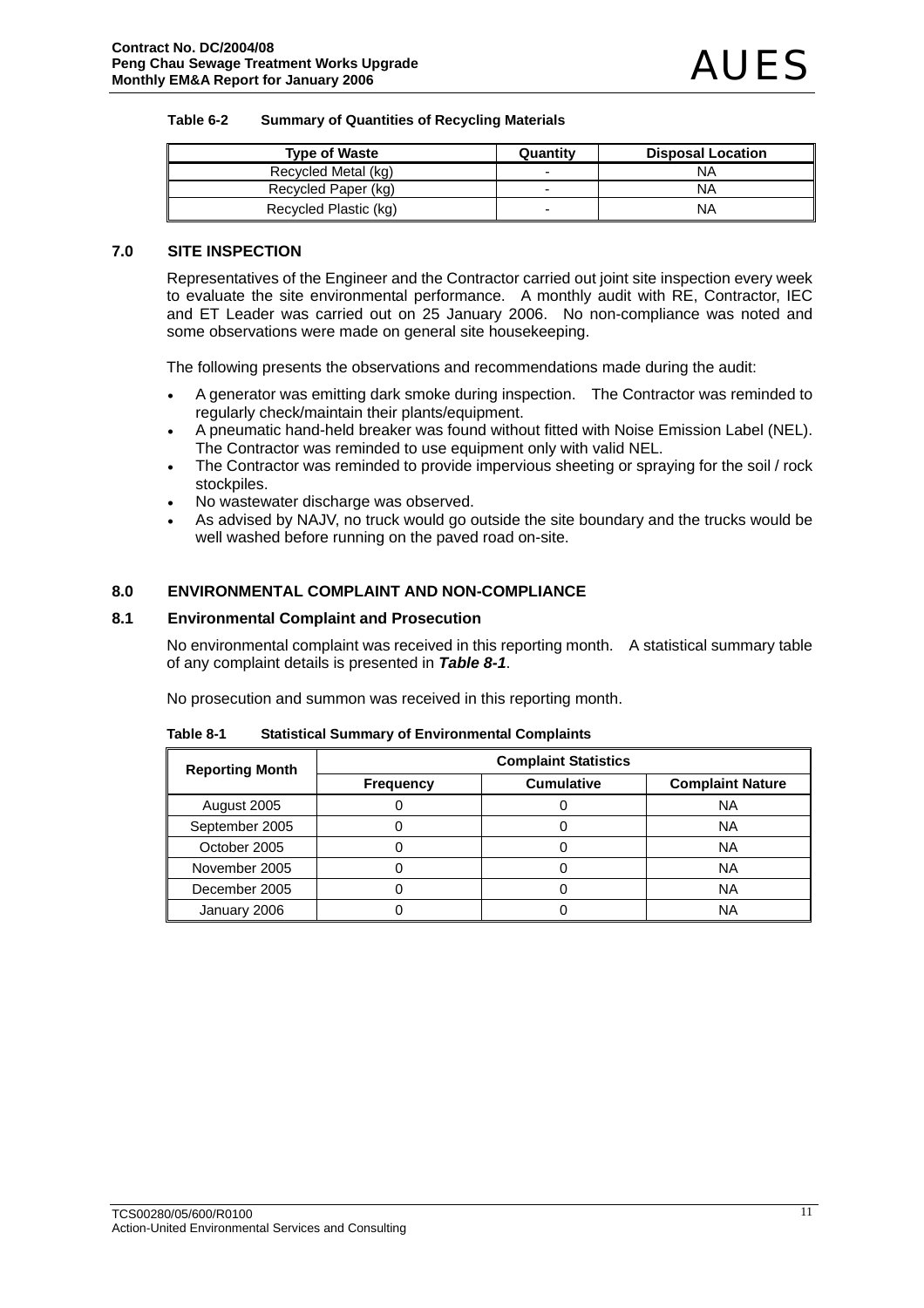### **9.0 IMPLEMENTATION STATUS OF MITIGATION MEASURES**

NAJV has been implementing the required environmental mitigation measures according to the project Mitigation Implementation Schedule. The implementation schedule with mitigation measures is presented in the First Impact EM&A report.

A summary of environmental mitigation measures implemented by NAJV in this reporting month is presented as follows;

Water Quality

- Drainage channels are provided to convey run-off into appropriate treatment facilities;
- Drainage systems are regularly and adequately maintained.

#### Landscaping

- Tree protection measures are provided to existing trees;
- No tree is unnecessarily lopped or felled.

#### Air Quality

- Vehicles are cleaned of mud and debris before leaving the site;
- Site vehicles are limited to within 15 km/hr;
- Public roads around the site entrance/exit have been kept clean and free from dust;
- No dark/black smoke emissions from site vehicles and generators.

#### Noise

- Works and equipment are located to minimise noise nuisance from the nearest sensitive receiver;
- Idle equipment is either turned off or throttled down:
- Powered Mechanical Equipment are covered or shielded by appropriate acoustic materials.

#### Waste and Chemical Management

- Waste is properly segregated into appropriate containers/areas;
- A chemical storage area is provided on site;
- Excavated materials were reused where practicable.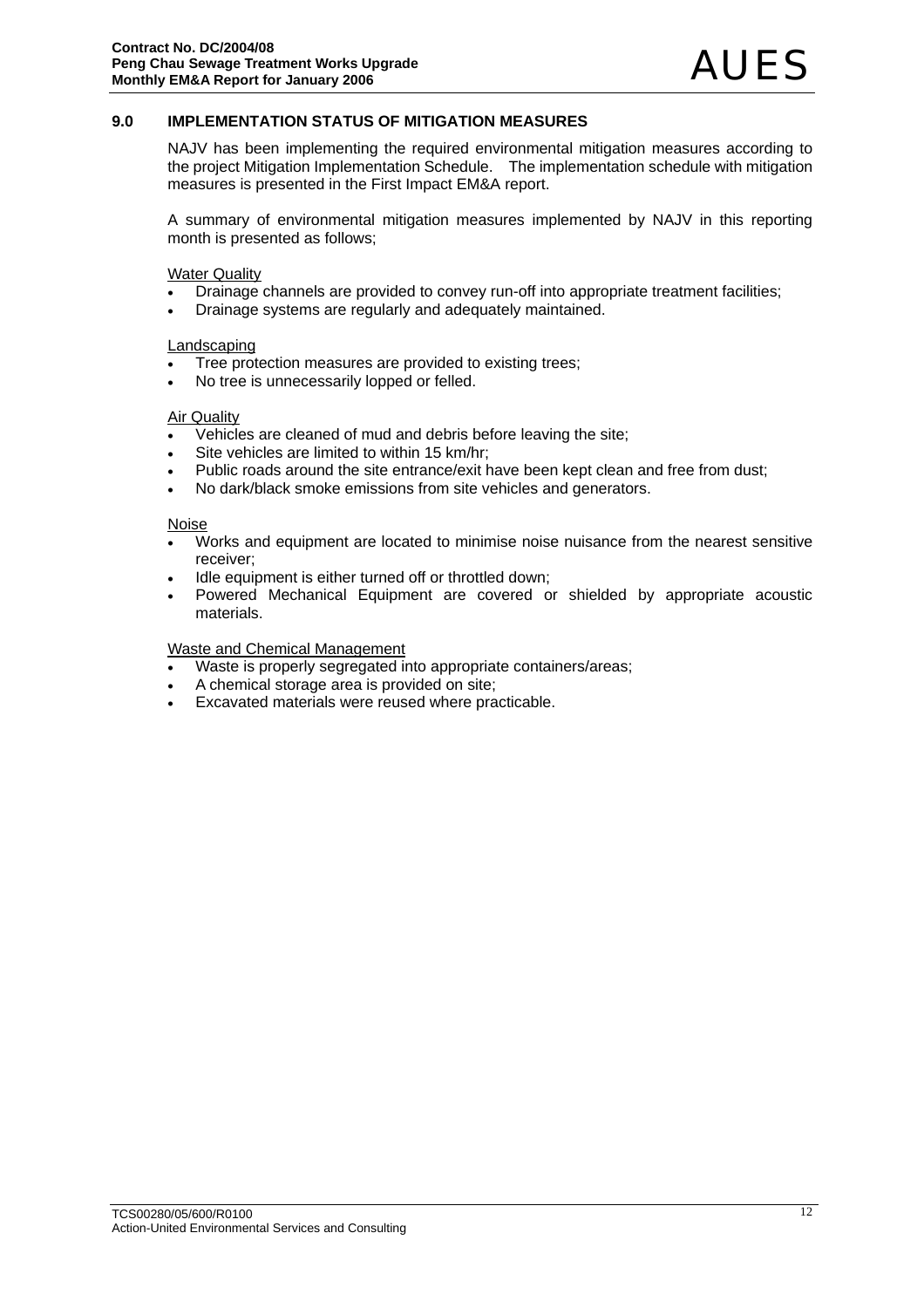### **10.0 IMPACT FORECAST**

### **10.1 Key Issues for the Coming Month**

Key issues to be considered in the coming month include:

- Implementation of dust suppression measures at all times;
- Potential marine water quality impact due to construction works near the seafront;
- Disposal of empty engine oil containers within site area;
- Ensure dust suppression measures are implemented properly;
- Sediment catch-pits and silt removal facilities should be regularly maintained;
- Management of chemical wastes;
- Follow-up of improvement on general waste management issues; and
- Implementation of construction noise preventative control measures.

A 3-month rolling program is presented in *Appendix J*.